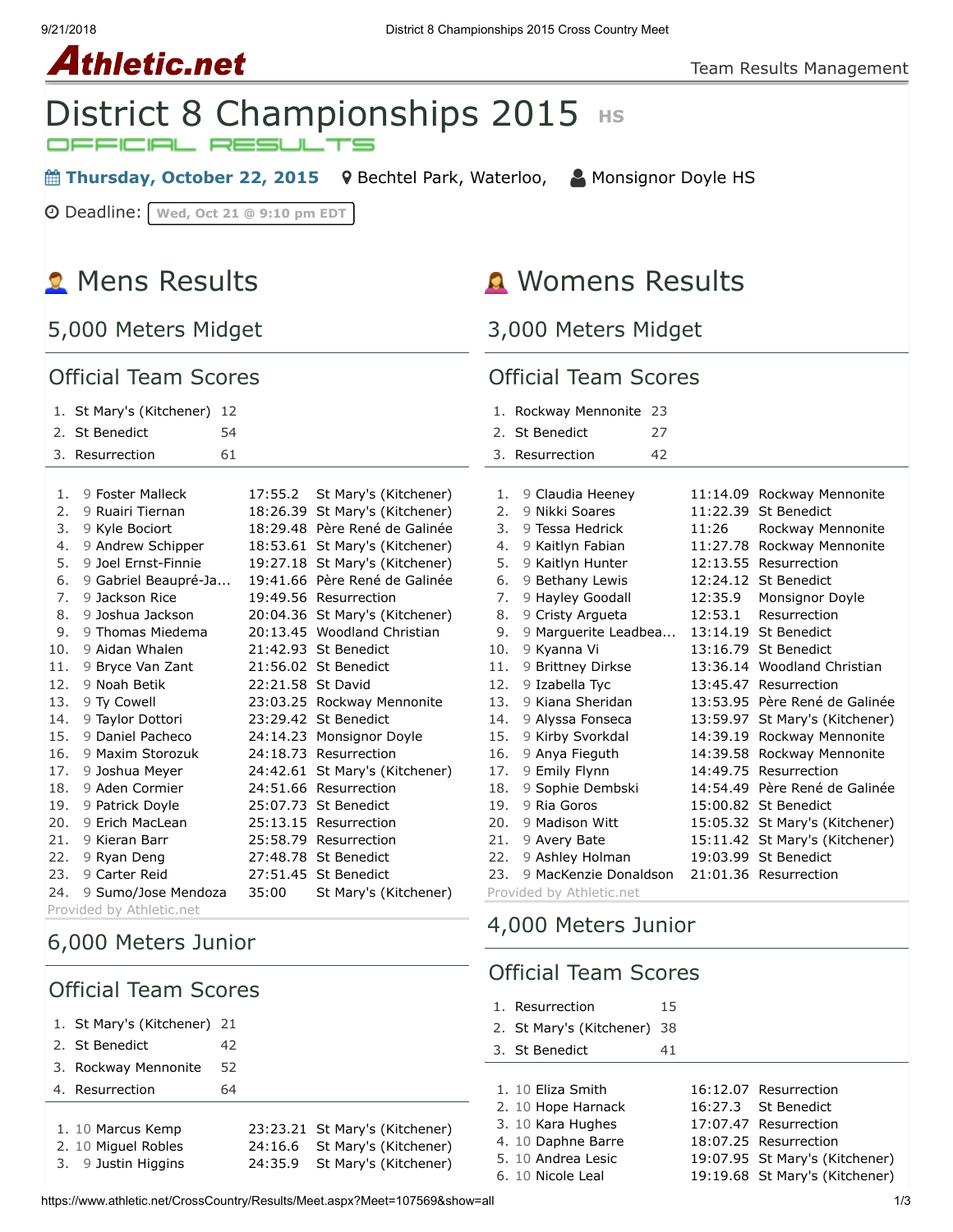| 4. 10 Ben Alvarez           | 24:55.33 St David |                                |
|-----------------------------|-------------------|--------------------------------|
| 5. 10 Alex Thepsouvanh      |                   | 25:17.09 St Benedict           |
| 6. 10 Paul Giurgeu          |                   | 25:21.23 Rockway Mennonite     |
| 7. 10 Alex Tutunjian        |                   | 25:37.45 Père René de Galinée  |
| 8. 10 Adam Madar            |                   | 25:45.68 St Benedict           |
| 9. 10 Memo Vargas           |                   | 26:14.97 Resurrection          |
| 10. 10 Terrell Webb         |                   | 26:16.85 St Benedict           |
| 11. 10 James Carr-Pries     | 26:20.65          | Rockway Mennonite              |
| 12. 10 Ben Neufeld          | 26:23.06          | Rockway Mennonite              |
| 13. 10 Michael Haffey       | 26:34.67          | Père René de Galinée           |
| 14. 10 Nathan Zomer         |                   | 26:45.15 Woodland Christian    |
| 15. 9 Barry Frank           |                   | 26:50.74 St Mary's (Kitchener) |
| 16. 10 Liam Easterbrook     |                   | 27:42.08 Woodland Christian    |
| 17. 10 Andy Nguyen          |                   | 28:00.41 Resurrection          |
| 18. 10 Chris Storer         |                   | 28:55.63 Resurrection          |
| 19. 10 Jason He             |                   | 29:02.48 St Benedict           |
| 20. 10 Sebastian Marzec     |                   | 30:07.65 Resurrection          |
| 21. 10 Connor Milne         |                   | 31:01.54 St Benedict           |
| 22. 10 Adam Carrierre       | 31:01.75          | <b>St Benedict</b>             |
| 23. 10 Micah Beech          | 34:32.55          | Rockway Mennonite              |
| 24. 10 Alex Digby           | 35:14.01          | Rockway Mennonite              |
| 25. 10 Nathan Diller-Harder | 35:16.86          | Rockway Mennonite              |
| 26. 10 Kevin Tran           | 35:24.05          | Resurrection                   |
| 27. 10 Xavier Gomes         |                   | 35:56.36 Resurrection          |
| Provided by Athletic.net    |                   |                                |

### 7,000 Meters Senior

### Official Team Scores

| 1. | <b>St Benedict</b><br>20    |          |                                |
|----|-----------------------------|----------|--------------------------------|
| 2. | 38<br>Monsignor Doyle       |          |                                |
| 3. | 55<br>St Mary's (Kitchener) |          |                                |
| 4. | 60<br>Woodland Christian    |          |                                |
| 5. | 78<br>Resurrection          |          |                                |
| 6. | Rockway Mennonite<br>110    |          |                                |
|    |                             |          |                                |
|    | 1. 11 Joseph De Sousa       |          | 25:02.74 Monsignor Doyle       |
|    | 2. 11 Greg Danayan          |          | 25:31.06 St Benedict           |
|    | 3. 12 Isaac Veldhuis        |          | 25:40.18 Woodland Christian    |
|    | 4. 11 Karl Olivo            | 25:59.5  | Monsignor Doyle                |
|    | 5. 12 Devaughn Channer      | 26:46.08 | St Benedict                    |
|    | 6. 11 Kyle Szabo            | 26:56.97 | <b>St Benedict</b>             |
|    | 7. 11 Kyson Vi              | 27:12.35 | <b>St Benedict</b>             |
|    | 8. 12 Owen Babcock          |          | 27:18.77 Resurrection          |
|    | 9. 12 Joseph Hunter         |          | 27:29.22 Resurrection          |
|    | 9. 9 Navneit Nair           |          | 27:29.22 Resurrection          |
|    | 10. 12 Jason Bleach         |          | 27:46.25 St Mary's (Kitchener) |
|    | 11. 12 Nasche Loffelmann    | 28:18.33 | St Mary's (Kitchener)          |
|    | 12. 11 Nathaniel Wells      | 28:47.31 | <b>St Benedict</b>             |
|    | 13. 12 Matthias Mostert     |          | 28:52.29 Woodland Christian    |
|    | 14. 11 Sam Cuellar          |          | 28:58.55 St Mary's (Kitchener) |
|    | 15. 12 Matt Fantini         | 29:01.91 | <b>St Benedict</b>             |
|    | 16. 11 Kyle Mars            | 29:17.06 | Monsignor Doyle                |
|    | 17. 11 Michael Jamieson     | 29:31.96 | Monsignor Doyle                |
|    | 18. 11 Alvaro Valencia      | 29:36.65 | St David                       |
|    | 19. 12 Matteo Risi          | 29:42.92 | Rockway Mennonite              |
|    | 20. 11 Gianluka Al-Dandachi | 29:47.7  | St Mary's (Kitchener)          |
|    | 21. 11 Nathanael Willms     | 30:08.09 | <b>Woodland Christian</b>      |
|    | 22. 11 Tim Falco            | 30:38.47 | Rockway Mennonite              |
|    | 23. 11 Joshua Shepherd      | 30:57.05 | <b>Woodland Christian</b>      |
|    | 24. 11 Thomas Brenner       | 31:01.17 | Resurrection                   |
|    | 25. 11 Curtis Floras        | 31:04.26 | <b>St Benedict</b>             |
|    |                             |          |                                |

#### 9/21/2018 District 8 Championships 2015 Cross Country Meet

| 7. 10 Heather Jessup     |                   | 19:29.64 Resurrection          |
|--------------------------|-------------------|--------------------------------|
| 8. 10 Grace Solylo       | 19:30.38 St David |                                |
| 9. 10 Vicky Lehner       |                   | 19:40.58 Resurrection          |
| 10. 10 Maya Sokolowski   | 20:17.11 St David |                                |
| 11. 10 Bailey Hehn       |                   | 20:19.02 St Mary's (Kitchener) |
| 12. 10 Sara Sheikh       |                   | 20:53.28 St Benedict           |
| 13. 10 Joey Pan          |                   | 20:59.86 St Benedict           |
| 14. 10 Marley J Bremner  |                   | 21:28.39 St Benedict           |
| 15. 10 Alex Thaler       | 21:29.02 St David |                                |
| 16. 10 Gillian Fownes    |                   | 21:30.15 St Mary's (Kitchener) |
| 17. 10 Monica McCullough |                   | 22:01.61 Resurrection          |
| 18. 10 Lorraine Roy      |                   | 22:17.25 Resurrection          |
| 19. 10 Alina Martinez    |                   | 22:19.85 Père René de Galinée  |
| 20. 10 Jaden Carr        |                   | 23:01.48 Monsignor Doyle       |
| 21. 10 Megan Moriarty    |                   | 23:45.41 St Benedict           |
| 22. 10 Emily Powers      |                   | 26:02.29 St Mary's (Kitchener) |
| Provided by Athletic.net |                   |                                |

### 5,000 Meters Senior

### Official Team Scores

|    | 1. St Benedict             | 17 |          |                                |
|----|----------------------------|----|----------|--------------------------------|
| 2. | St Mary's (Kitchener)      | 44 |          |                                |
| 3. | Resurrection               | 46 |          |                                |
| 4. | Monsignor Doyle            | 72 |          |                                |
| 5. | <b>Woodland Christian</b>  | 89 |          |                                |
|    |                            |    |          |                                |
|    | 1. 11 Sevanne Ghazarian    |    |          | 18:03.57 St Benedict           |
|    | 2. 11 Emily Soares         |    |          | 21:21.48 St Benedict           |
|    | 3. 12 Carina De Sousa      |    |          | 21:39.47 St Mary's (Kitchener) |
|    | 4. 12 Paige Easterbrook    |    |          | 21:43.31 Woodland Christian    |
|    | 5. 11 Sarah Joseph         |    |          | 21:58.47 St Benedict           |
|    | 6. 12 Maddie Kennedy       |    | 22:02.17 | Resurrection                   |
|    | 7. 11 Gabrielle Starodub   |    | 22:41.78 | St Mary's (Kitchener)          |
|    | 8. 11 Kennedy Bourque      |    | 22:53.47 | St David                       |
|    | 9. 11 Alexandra Kerry      |    | 22:59.72 | <b>St Benedict</b>             |
|    | 10. 11 Sophie Rebelo       |    | 23:12.64 | Monsignor Doyle                |
|    | 11. 11 Hana Vezsenyi       |    | 23:19.6  | Resurrection                   |
|    | 12. 12 Chrisite Downey     |    | 23:25.36 | St Mary's (Kitchener)          |
|    | 13. 12 Sydney Papadopoulis |    | 23:28.69 | <b>St Benedict</b>             |
|    | 14. 11 Olya Jaworsky       |    | 23:31.83 | Resurrection                   |
|    | 15. 11 Madelyn Smith       |    | 24:18.99 | Resurrection                   |
|    | 16. 11 Angela Marina       |    | 24:23.3  | Monsignor Doyle                |
|    | 17. 11 Elyse Benest        |    | 24:27.3  | Resurrection                   |
|    | 18. 11 Renee Hesselink     |    | 24:51.05 | Woodland Christian             |
|    | 19. 11 Madi Brown          |    | 24:57.54 | Monsignor Doyle                |
|    | 20. 11 Logan Pereira       |    | 24:58.45 | <b>St Benedict</b>             |
|    | 21. 12 Kayla Vieno         |    |          | 25:01.02 St Benedict           |
|    | 22. 12 Catherine Bandura   |    | 25:05.02 | St Mary's (Kitchener)          |
|    | 23. 12 Taylor Moriarty     |    | 25:17.74 | <b>St Benedict</b>             |
|    | 24. 11 Natalie Breen       |    | 25:31.38 | Resurrection                   |
|    | 25. 12 Sheena Flanagan     |    | 25:40.01 | St Mary's (Kitchener)          |
|    | 26. 11 Natalie Minnick     |    | 25:54.75 | <b>St Benedict</b>             |
|    | 27. 11 Lindsay Wilson      |    | 25:59.94 | Monsignor Doyle                |
|    | 28. 11 Kelly Koetsier      |    | 26:18.52 | Woodland Christian             |
|    | 29. 11 Tiarra Ward         |    | 26:26.9  | Rockway Mennonite              |
|    | 30. 12 Johanna Gross       |    | 27:21.38 | Resurrection                   |
|    | 31. 11 Maddy Bowman        |    | 27:55.06 | St David                       |
|    | 32. 12 Nicole Tsandelis    |    |          | 28:24.64 Resurrection          |
|    | 33. 12 Anna Karpets        |    | 28:39.26 | Resurrection                   |
|    | 34. 11 Sarah Fulop Kane    |    | 29:12.71 | St Mary's (Kitchener)          |
|    | 35. 12 Caitlyn Mcgivern    |    | 29:56.63 | <b>St Benedict</b>             |

36. 11 [Victoire Perommet](https://www.athletic.net/CrossCountry/Athlete.aspx?AID=8797930#tTNaN) [29:57.83](https://www.athletic.net/result/XwFxdOmsadx3K) [St Benedict](https://www.athletic.net/CrossCountry/School.aspx?SchoolID=27484)